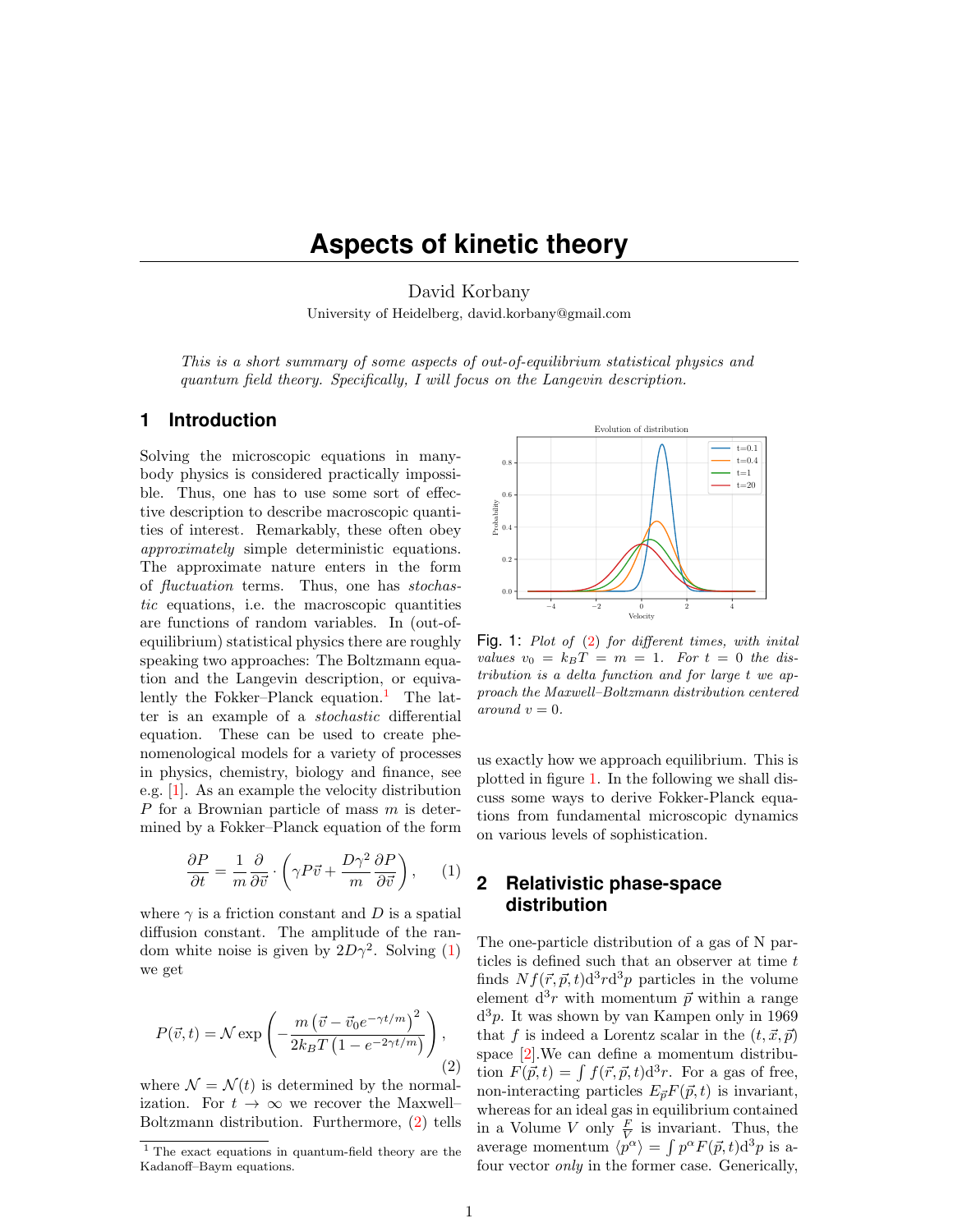it is a non-local quantity and thus observer dependent. Nevertheless, upon fixing a spacelike hyperplane in Minkowski space, the average momentum does transform like a four vector [\[3\]](#page-3-2). This has to be taken into account in simulations involving relativistic particles.

#### 2.1 The Boltzmann equation

The dynamics of  $f$  is governed by the Boltzmann-equation

<span id="page-1-0"></span>
$$
u^{\mu}\partial_{\mu}f + \frac{\partial}{\partial p^{\mu}}(K^{\mu}f) = C[f],\tag{3}
$$

where  $u^{\mu} = dx^{\mu}/d\tau$  is the four-velocity,  $K^{\mu} =$  $dp^{\mu}/d\tau$  is an external force, and  $C[f]$  is the collision integral. It can be written (nonrelativistically) as

$$
\int \left[ w(p+q,q)f(p+q) - w(p,q)f(p) \right] \mathrm{d}^3q,
$$

where  $w(p, q)$  is the rate of change from  $\vec{p}$  to  $\vec{p} - \vec{q}$ . If the collisions are dominated by low momentum (soft) scattering, we can expand

$$
w(p+q,q)f(p+q) \approx w(p,q)f(p) + q \cdot \frac{\partial}{\partial p}(wf) + \frac{1}{2}q_iq_j\frac{\partial^2}{\partial p_i \partial p_j}(wf).
$$

Then the collision term can be approximated as

$$
C[f] = \frac{\partial}{\partial p_i} \left[ A_i(p)f + \frac{\partial}{\partial p_j} \left[ B_{ij}(p)f \right] \right],
$$

where

$$
A_i = \int d^3k w(p,k)k_i,
$$
  

$$
B_{ij} = \frac{1}{2} \int d^3k w(p,k)k_i k_j.
$$

Using this in [\(3\)](#page-1-0) we have found a Fokker-Planck equation for the phase-space distribution function as an approximation to the Boltzmann equation.

# **3 Stochastic Dynamics**

#### 3.1 Langevin Description

The Langevin equation is a phenomenological model for stochastic processes such as Brownian motion. The equations read

<span id="page-1-1"></span>
$$
\dot{x}^i = p^i/p^0 \tag{4a}
$$

$$
\dot{p}^i = -a^{ij}p^j + F^i + c^{ij}\xi^j,\tag{4b}
$$

where the dot indicates proper-time derivatives and  $\xi^i$  is white noise. It is completely determined by its moments  $\langle \xi^i \rangle = 0$  and  $\langle \xi^i(t_1)\xi^j(t_2)\rangle = \delta^{ij}\delta(t_1 - t_2)$ . Due to the  $\delta$ function there is an ambiguity in the equations. To calculate expressions like

$$
B = \int_{t}^{t + \delta t} b(x(t))\xi(t)dt
$$

one needs to employ some discretisation rule. The three common ones are

- Ito:  $B \to b(x(t)) \int_{t}^{t+\delta t} \xi(t) dt$
- Stratonovich:  $B \to (b(x(t)) + b(x(t + \delta t))/2 \int_t^{t + \delta t} \xi(t) dt$
- Post-Ito:  $B \to b(x(t + \delta t)) \int_{t}^{t + \delta t} \xi(t) dt$

Upon expansion in  $\delta t$  this can be summarized as

$$
B \to (b(x(t)) + \lambda \dot{b}(x(t))\delta t) \int_{t}^{t+\delta t} \xi(t) dt,
$$

for  $\lambda \in \{0, 1/2, 1\}$ . The right choice depends on the physical context, see [\[1\]](#page-3-0) for a discussion. Keeping this in mind, we can determine the average displacement and correlations in phasespace. We have

$$
\langle \delta x^i \rangle = \int_{t}^{t+\delta t} \dot{x}^i \mathrm{d}t = \frac{p^i}{p^0} \delta t,
$$

assuming that the velocity is constant for small δt. Obviously then  $\langle \delta x^i \delta x^j \rangle = O(\delta t^2)$ . The momentum integration is slightly tricky. We have

$$
\langle \delta p^i \rangle = \int_t^{t+\delta t} \dot{p}^i dt
$$
  
=  $(-a^{ij}p^j + F^i)p^i + \left\langle \int_t^{t+\delta t} c^{ij}\xi^j dt \right\rangle$ .

The relevant part of the last equation is upon discretesation

$$
\cdots + \lambda \left(\frac{\partial}{\partial p_l} c_{ij}\right) \dot{p}_l \delta t \int_t^{t+\delta t} \xi_j dt
$$

$$
= \cdots + \lambda \left(\frac{\partial}{\partial p_l} c_{ij}\right) c_{lk} \xi_k \delta t \int_t^{t+\delta t} \xi_j dt.
$$

Taking the average and using  $\langle \xi^i(t_1) \xi^j(t_2) \rangle$  =  $\delta^{ij}\delta(t_1-t_2)$  we find

$$
\frac{1}{\delta t} \langle \delta p^i \rangle = (-a^{ij} p^j + F^i) p^i + \lambda \left( \frac{\partial}{\partial p_l} c_{ik} \right) c_{lk}.
$$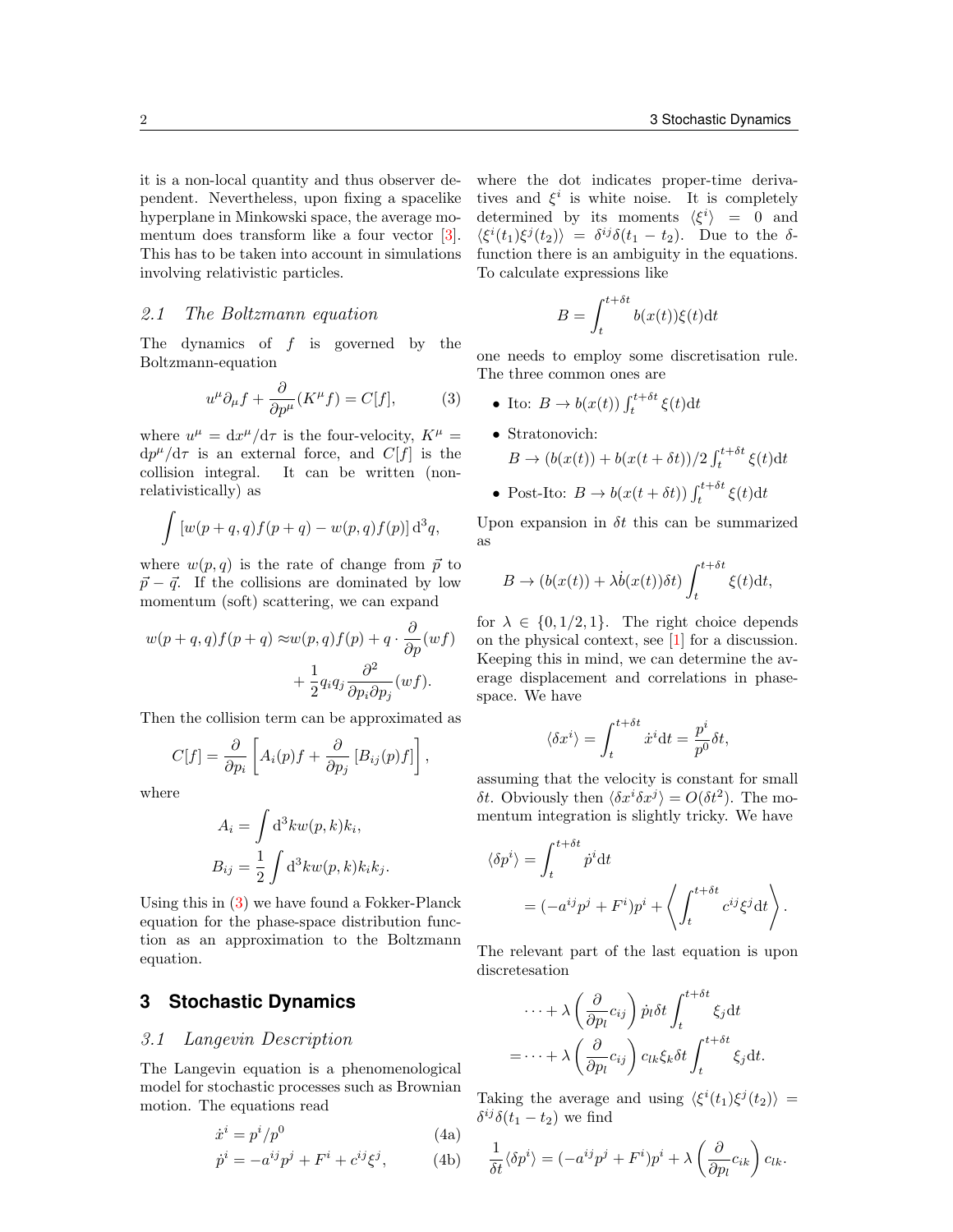Similarly we have

$$
\langle \delta p^i \delta p^j \rangle = c_{ik} c_{jk} \delta t.
$$

Given these results one can derive a probability distribution  $P(\vec{x}, \vec{p}, t)$ . The expectation value of any phase space function  $g(\vec{x}, \vec{p})$  is given by  $\langle g \rangle(t) = \int g(\vec{x}, \vec{p}) P(\vec{x}, \vec{p}, t) d^3x d^3p$ . Thus,  $\frac{d\langle g \rangle}{dt} = \int g \frac{dP}{dt}$ . On the other hand

$$
\frac{\mathrm{d}\langle g \rangle}{\mathrm{d}t} = \lim_{\delta t \to 0} \frac{\langle g \rangle(t + \delta t) - \langle g \rangle(t)}{\delta t} = \frac{\langle \delta g \rangle}{\delta t}.
$$

To calculate  $\langle \delta q \rangle$  we expand up to second order, which will be justified further below. We get

$$
\delta g = g(x + \delta x, p + \delta p) - g(x, p)
$$
  
=  $\delta x_i \frac{\partial g}{\partial x_i} + \delta p_i \frac{\partial g}{\partial p_i} + \delta p_i \delta p_j \frac{\partial^2 g}{\partial p_i \partial p_j}.$ 

As we have shown above, these are indeed all terms of order  $O(\delta t)$ . Thus,

$$
\frac{d\langle g \rangle}{dt} = \int g \frac{dP}{dt}
$$
  
= 
$$
\lim_{\delta t \to 0} \frac{1}{\delta t} \int P\left(\delta x_i \frac{\partial g}{\partial x_i} + \delta p_i \frac{\partial g}{\partial p_i}\right)
$$
  
+ 
$$
\delta p_i \delta p_j \frac{\partial^2 g}{\partial p_i \partial p_j}\right) \tag{5}
$$

After partial integration in [\(5\)](#page-2-0) and inserting the results for the  $\langle \delta x_i \rangle$  etc., we get the Fokker– Planck equation

<span id="page-2-1"></span>
$$
\left(\frac{\partial}{\partial t} + \frac{p^i}{p^0} \frac{\partial}{\partial x_i}\right) P = \frac{\partial}{\partial p^i} \left(A^i P + \frac{\partial}{\partial p^j} D_{ij} P\right),\tag{6}
$$

where we defined

$$
A^{i} = a^{ij}p^{j} - F^{i} - \lambda \left(\frac{\partial}{\partial p_{l}}c_{ik}\right)c_{lk}, \quad (7)
$$

$$
D_{ij} = c_{ik}c_{jk}.\tag{8}
$$

The right hand side in  $(6)$  represents flow in momentum space. In equilibrium this must vanish, which, together with the known equilibrium distribution (Maxwell, Jüttner, etc.), gives rise to relations between the  $A^i$  and  $D^{ij}$ , known as fluctuation dissipation theorems (FDT). For Brow-nian motion [\(1\)](#page-0-1) one obtains  $D = \frac{k_B T}{\gamma}$ .

### 3.2 Microscopic origin

Consider a density matrix  $\rho[\phi_+, \phi_-]$  in a quantum field theory, i.e. instead of the position the field variables  $\phi(\vec{x})$  are the degrees of freedom. The time evolution is something like

<span id="page-2-3"></span>
$$
\rho_{t_2}[\phi_{2+}, \phi_{2-}]
$$
  
=  $\int D\phi_{1+} D\phi_{1-} U_{t_2,t_1} \rho_{t_1}[\phi_{1+}, \phi_{1-}] U_{t_1t_2}^{\dagger}, (9)$ 

where the time evolution operator U depends on  $\phi_{1+}, \phi_{2+}$  and  $U^{\dagger}$  is a functional of the other two fields. We can express the time evolution as a functional integral

<span id="page-2-2"></span>
$$
U = \int D\phi e^{iS[\phi]}, \quad U^{\dagger} = \int D\phi e^{-iS^*[\phi]}.\tag{10}
$$

Note that  $-iS^*[\phi(t,x)] = iS^*[\phi(-t,x)]$ . Thus, inserting  $(10)$  into  $(9)$  one gets a functional integral with an action with a forward and backward path in time. This is known as Schwinger– Keldysh double time path. Following [\[4\]](#page-3-3) for the rest of this section, consider now an harmonic oscillator  $H = \omega_0 a^{\dagger} a$ . One obtains up to normalization

$$
Z = \text{tr}\rho_{t=\infty} = \int D\phi D\bar{\phi}e^{iS},
$$

<span id="page-2-0"></span>where  $\phi$  are coherent states and the action is given by

<span id="page-2-4"></span>
$$
S = \int_C dt \bar{\phi}(i\partial_t - \omega_0)\phi.
$$
 (11)

Here C denotes the contour going from  $+\infty \rightarrow$  $-\infty \to +\infty$ . Let

$$
\phi(t) = \frac{1}{\sqrt{2\omega_0}} \left( P(t) - i\omega_0 X(t) \right).
$$

The action [\(11\)](#page-2-4) then reads

<span id="page-2-5"></span>
$$
S = \int_C dt \left[ \frac{1}{2} \dot{X}^2 - V(X) \right],\tag{12}
$$

with the potential  $V(X) = \omega_0^2 X^2/2$ . Let us now decompose the field into a part  $X^+$  propagating forward in time, and  $X^-$  propagating on the backward path. Furthermore, we define classical and quantum parts via

$$
X^{cl} = (X^+ + X^-)/2
$$
,  $X^q = (X^+ - X^-)/2$ .

Then [\(12\)](#page-2-5) becomes

$$
\int_{-\infty}^{+\infty} dt \left[ -2X^{q} \ddot{X}^{cl} - V(X^{q} + X^{cl}) + V(X^{cl} - X^{q}) \right]
$$

.

After expanding up to first order in  $X<sup>q</sup>$  we get

$$
S = \int -2X^q \left[ \ddot{X}^{\text{cl}} + V'(X^{\text{cl}}) \right].
$$